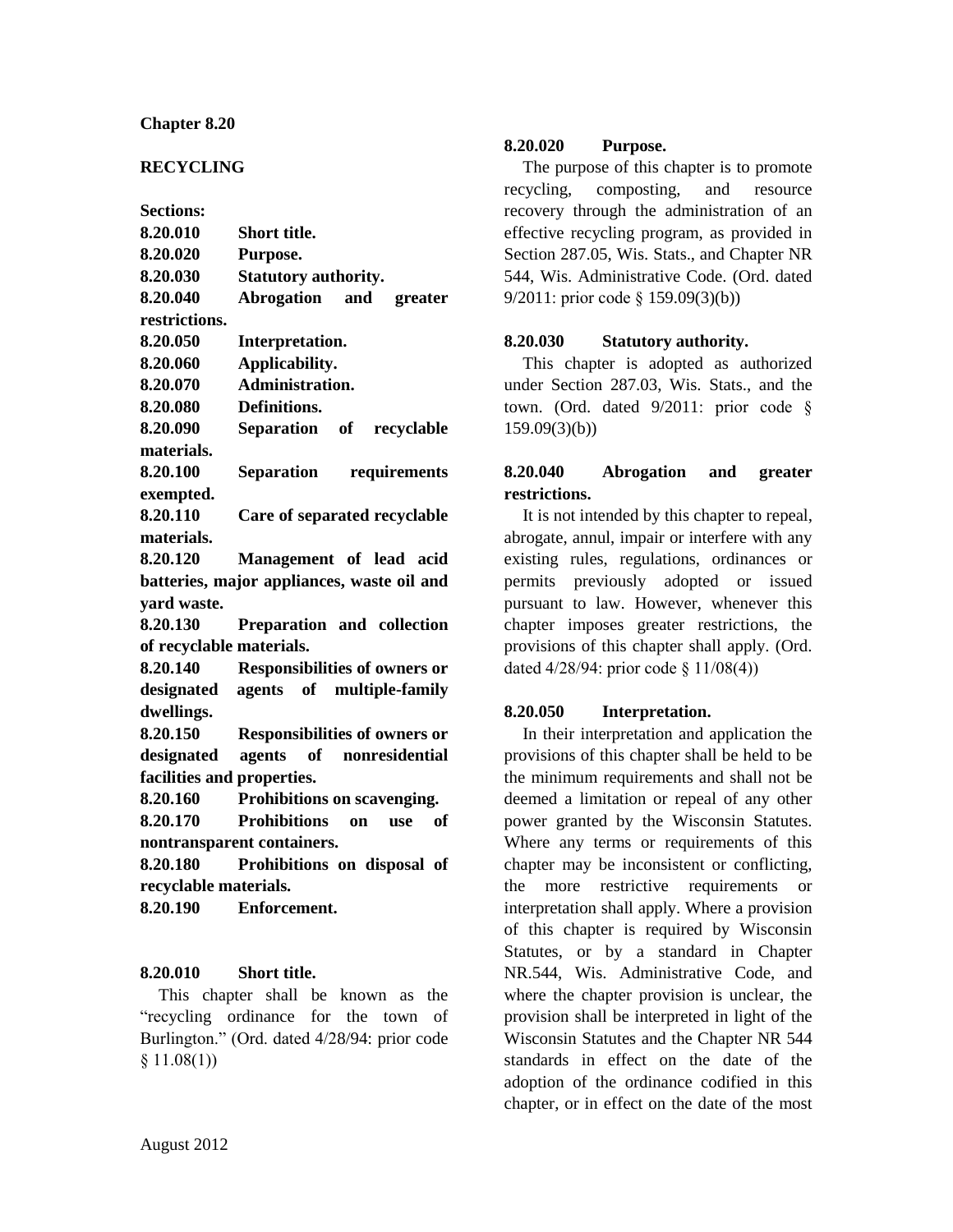recent test amendment to this chapter. (Ord. dated 4/28/94: prior code § 11.08(5))

### **8.20.060 Applicability.**

The requirements of this chapter apply to all persons within the town. (Ord. dated 4/28/94: prior code § 11.08(7))

### **8.20.070 Administration.**

The provisions of this chapter shall be administered by the town board. (Ord. dated 4/28/94: prior code § 11.08(8))

### **8.20.080 Definitions.**

For the purposes of this chapter:

"Bi-metal container" means a container for carbonated or malt beverages that is made primarily of a combination of steel and aluminum.

"Container board" means corrugated paperboard used in the manufacture of shipping containers and related products.

"HDPE" means high density polyethylene plastic containers marked by the SPI code No. 2.

"LDPE" means low density polyethylene plastic containers marked by the SPI code No. 2.

"Magazines" means magazines and other materials printed on similar paper.

"Major appliance" means a residential or commercial air condition, clothes dryer, clothes washer, dishwasher, freezer, microwave oven, oven, refrigerator or stove.

"Mixed or other plastic resin types" means plastic containers marked by the SPI code No. 7.

"Multiple-family dwelling" means a property containing five or more residential units, including those which are occupied seasonally.

"Newspaper" means a newspaper and other materials printed on newsprint.

"Nonresidential facilities and property" means commercial retail industrial institutional and governmental facilities and properties. This term does not include multiple- family dwellings.

"Office paper" means high grade printing and writing papers from offices in nonresidential facilities and properties. Printed white ledger and computer printout are examples of office paper generally accepted as high grade. This term does not include industrial process waste.

"Person" includes any individual, corporation, partnership, association, local governmental unit, as defined in Section  $66.299(1)(a)$ , Wis, Stats., state agency or authority or federal agency.

"PETE" means polyethylene terephthalate plastic containers marked by the SPI code No. 1.

"Post-consumer waste" means solid waste other than solid waste generated in the production of goods, hazardous waste, as defined in Section 289.01(17), Wis. Stats.

"PP' means polypropylene plastic containers marked by the SPI code No. 5.

"PS" means polystyrene plastic containers marked by the SPI code No. 6.

"PVC" means polyvinyl chloride plastic containers marked by the SPI code No. 3.

"Recyclable materials" includes lead acid batteries; major appliances; waste oil; yard waste; aluminum containers; corrugated paper or other container board; foam polystyrene packaging; glass container; magazines; newspapers; office paper; plastic containers, including those made of PETE, HDPE, PVC, LDPE, PP, PS, and mixed or other plastic resin types; steel containers; waste tires; and bi-metal containers.

"Solid waste" has the meaning specified in Section 289.01(33) Wis. Stats.

"Solid waste facility" has the meaning specified in Section 289.01(35), Wis. Stats.

"Solid waste treatment" means any method, technique or process which is designed to change the physical, chemical or biological character or composition of solid waste. "Treatment" includes incineration.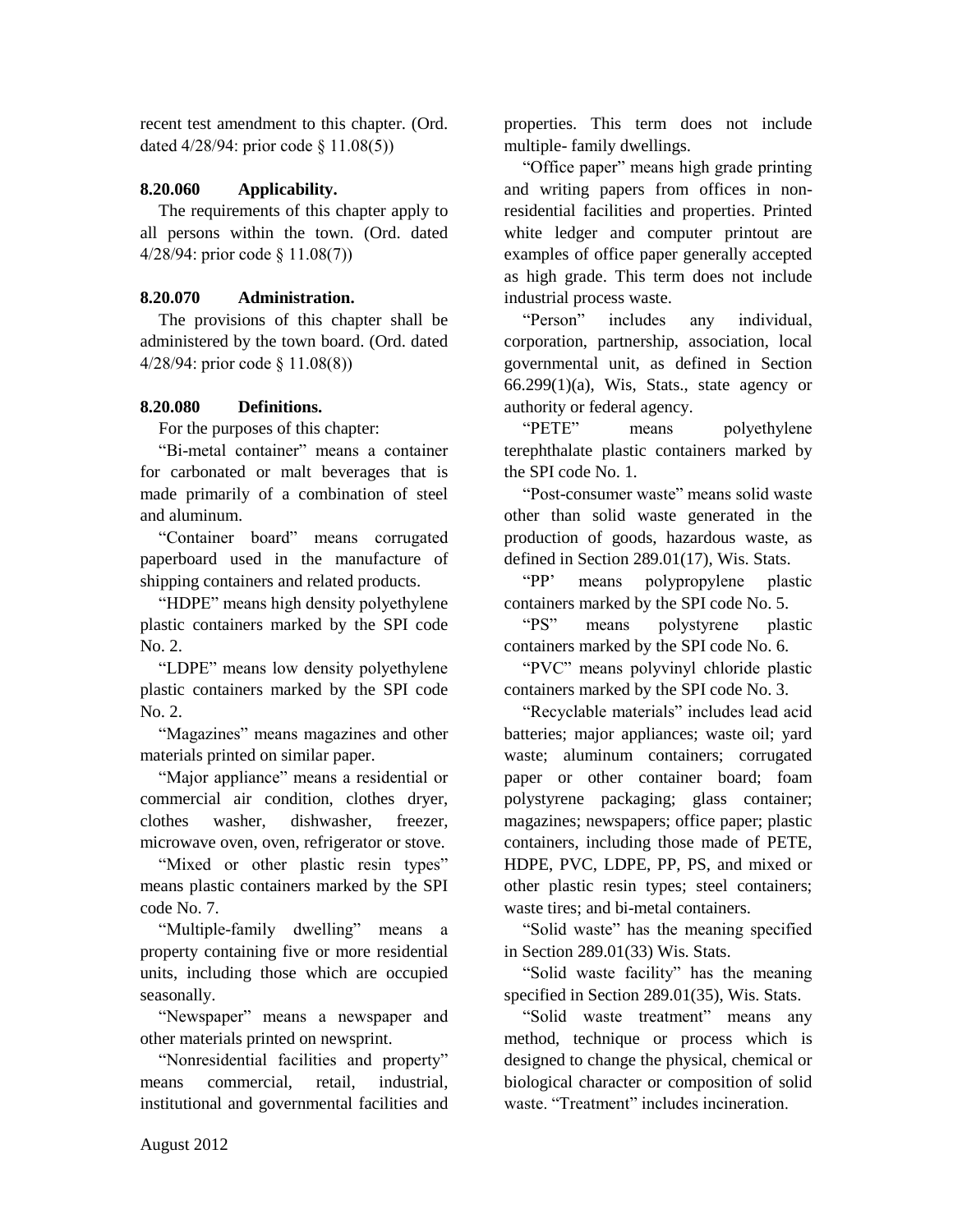"Waste tire" means a tire that is no longer suitable for its original purpose because of wear, damage or defect.

"Yard waste" means leaves, grass clippings, yard and garden debris and brush, including clean woody vegetative material no greater than six inches in diameter. This term does not include stumps, roots, or shrubs in intact root balls. (Ord. dated 9/2011: prior code § 144.44(7)(a); 144.01(15); 144.43(5))

## **8.20.090 Separation of recyclable materials.**

Occupants of single-family and two to four unit residences, multiple-family dwellings and nonresidential facilities and properties shall separate the following materials from post-consumer waste:

A. Lead acid batteries;

- B. Major appliances;
- C. Waste oil;
- D. Yard waste;
- E. Aluminum containers;
- F. Bi-metal containers;

G. Corrugated paper or other container board;

H. Foam polystyrene packaging;

I. Glass containers;

J. Magazines or other materials printed on similar paper;

K. Newspapers or other materials printed on newsprint;

L. Office paper;

M. Plastic containers made of PETE, HDPE, PVC, LDPE, PP, PS, and mixed or other plastic resin types;

N. Steel containers;

O. Waste tires. (Ord. dated 4/28/94: prior code § 11.08(11))

# **8.20.100 Separation requirements exempted.**

Theseparation requirements of Section 8.20.090 do not apply to the following:

A. Occupants of single-family and two to four unit residences, multiple-family dwellings and nonresidential facilities and properties that send their post-consumer waste to a processing facility licensed by the Wisconsin Department of Natural Resources that recovers the materials specified in Section 8.20.090 from solid waste in as pure a form as is technically feasible;

B. Solid waste which is burned as a supplemental fuel at a facility if less than thirty (30) percent of the heat input of the facility is derived from the solid waste burned as supplemental fuel;

C. A recyclable material specified in Section 8.20.090 for which a variance or exemption has been granted by the Department of Natural Resources under Section 287.11(2m) Wis. Stats., or Section NR 544.14, Wis. Administrative Code. (Ord. dated 9/2011: prior code § 159.11(2m))

## **8.20.110 Care of separated recyclable materials.**

To the greatest extent practicable, the recyclable materials separated in accordance with Section 8.20.090 shall be clean and kept free of contaminants such as food or product residue, oil or grease, or other nonrecyclable materials, including but not limited to household hazardous waste, medical waste, and agricultural chemical containers. Recyclable materials shall be stored in a manner which protects them from wind, rain, and other inclement weather conditions. (Ord. dated 4/28/94: prior code §11.08(13))

# **8.20.120 Management of lead acid batteries, major appliances, waste oil and yard waste.**

Occupants of single-family and two to four unit residences, multiple-family dwellings arid nonresidential facilities and properties shall mange lead acid batteries,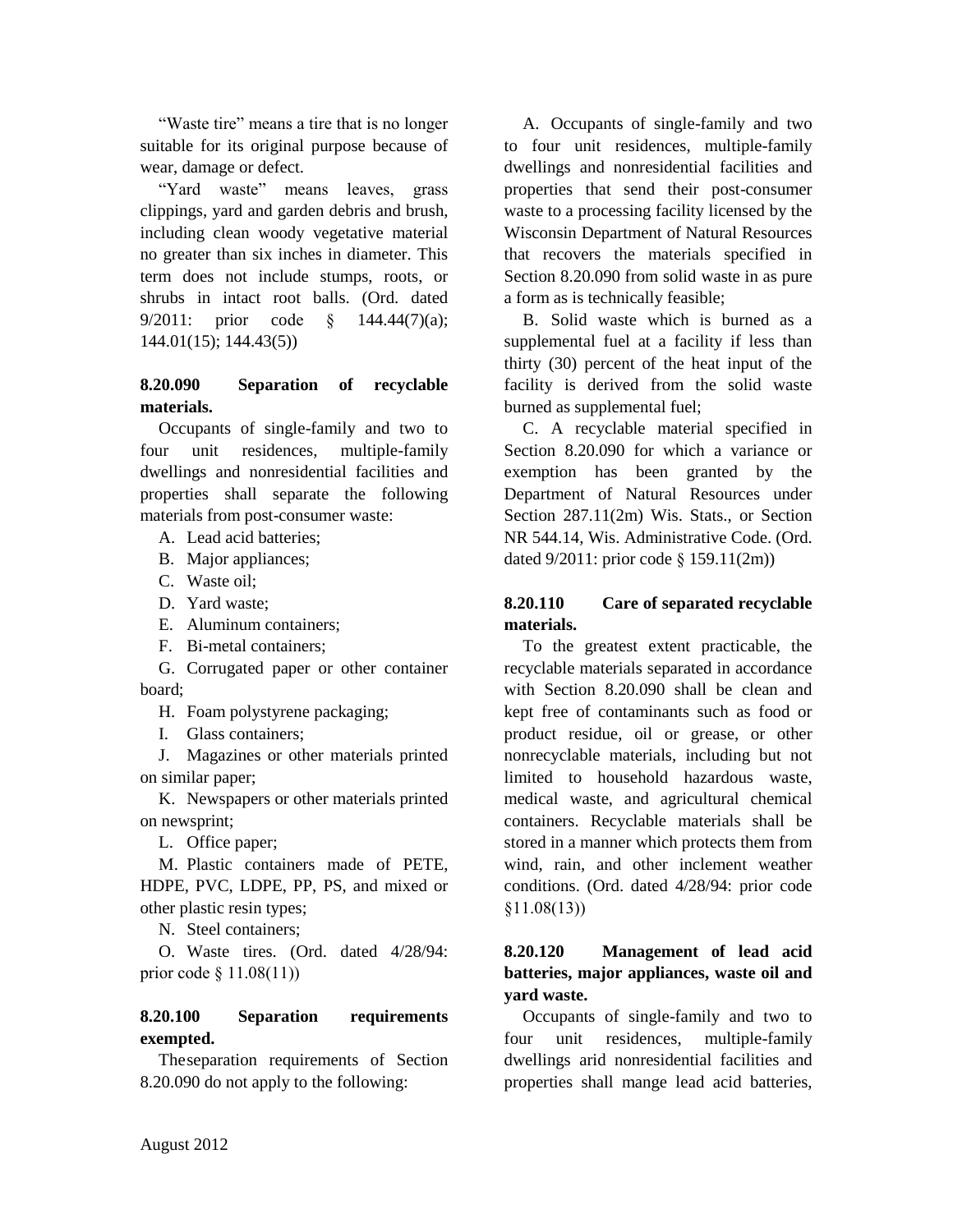major appliances, waste oil, and yard waste as follows:

A. Lead acid batteries will not be accepted by the town;

B. Major appliances shall be accepted only at times and places designated, from time to time, by the town;

C. Waste oil shall be accepted only at times and places designated, from time to time, by the town;

D. Yard waste will be accepted by the town at the town's former landfill site on the second and fourth Saturday of each month. (Editorially amended during 2001 codification; Ord. dated 4/28/94: prior code  $§ 11.08(14)$ 

## **8.20.130 Preparation and collection of recyclable materials.**

Except as otherwise directed by the town, occupants of single-family and two to four unit residences shall do the following for the preparation and collection of the separated materials specified in Section 8.20.090(E) through (O).

A. Aluminum containers shall be clean; flattened if possible.

B. Bi-metal containers shall be clean; paper removed; ends removed and flattened, if possible.

C. Corrugated paper or other container board shall be cut and flattened; metal removed.

D. Foam polystyrene packaging shall be clean. Check with attendant on items currently acceptable.

E. Glass containers shall be clean with metal rings and caps removed.

F. Magazines or other materials printed on similar paper shall be bundled using paper bags. No plastic or string.

G. Newspapers or other materials printed on newsprint shall be bundled using paper bags. No plastic or string.

H. Office paper shall not be accepted by the town.

I. Plastic containers shall be prepared and collected as follows:

1. Plastic containers made of PETE, including milk jugs and other such containers shall be cleaned and flattened.

2. Plastic containers made of HDPE, limited to soda bottles, shall be cleaned and flattened.

3. Plastic containers made of PVC, LDPE, PP and PS or made of other resins or multiple resins will not be accepted by the town.

J. Steel containers shall be clean; paper removed; ended removed; flattened.

K. Waste tires shall be accepted with required fee at transfer site when attendant is on duty. (Ord. dated 4/28/94: prior code § 11.08(15))

# **8.20.140 Responsibilities of owners or designated agents of multiple-family dwellings.**

A. Owners or designated agents of multiple-family dwellings shall do all of the following for recycling the materials specified in Section 8.20.090(E) through (O):

1. Provide adequate, separate containers for the recyclable materials;

2. Notify tenants in writing at the time of renting or leasing the dwelling and at least semiannually thereafter about the established recycling program;

3. Provide for the collection of the materials separated from the solid waste by the tenants and the delivery of the materials to a recycling facility;

4. Notify tenants of reason to reduce and recycle solid waste, which materials are collected, how to prepare the materials in order to meet the processing requirements, collection methods or sites, locations and hours of operation, and a contact person or company, including a name, address and telephone number.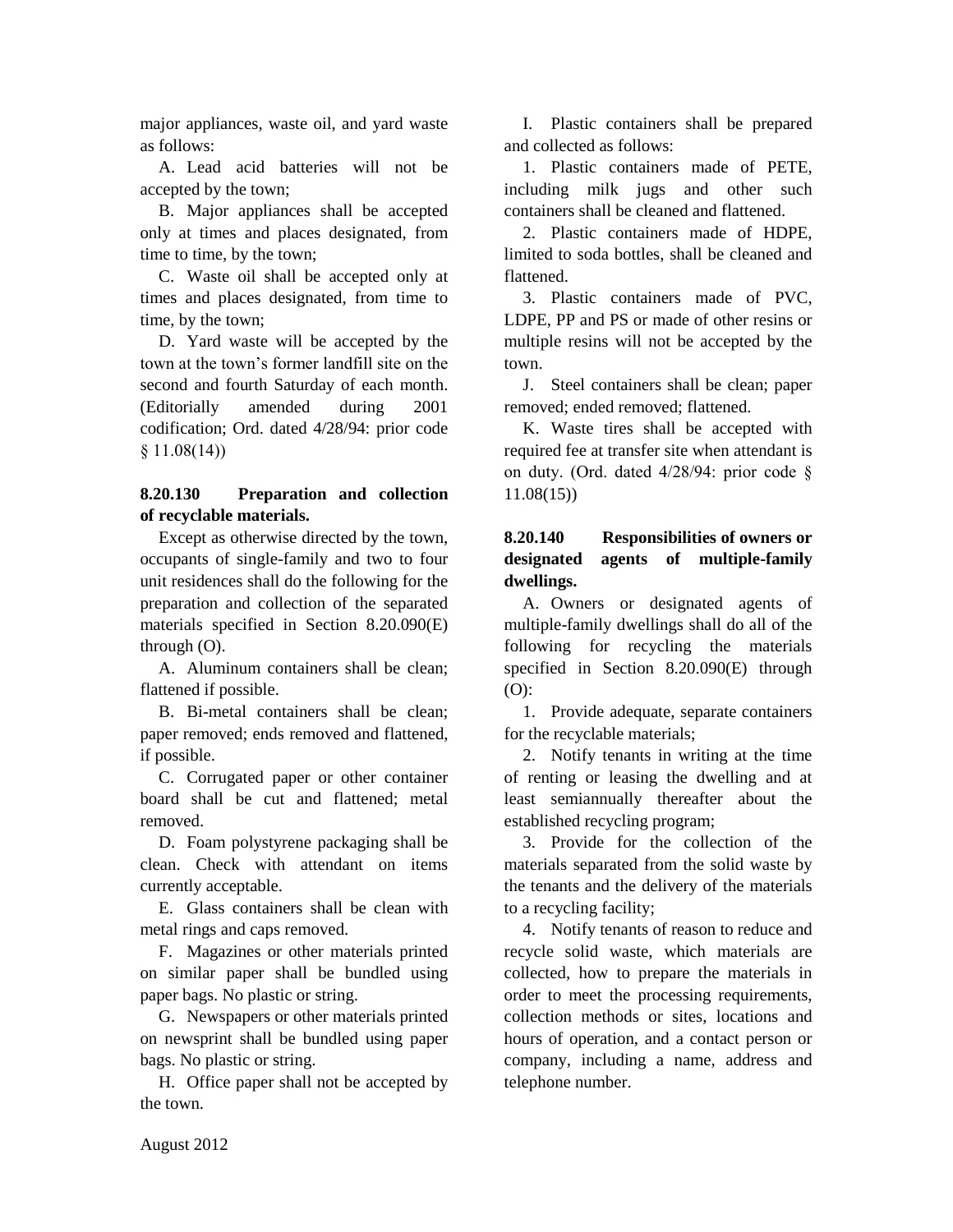B. The requirements specified in subsection A of this section do not apply to the owners or designated agents of multiplefamily dwellings if the post-consumer waste generated within the dwelling is treated at a processing facility licensed by the Department of Natural Resources that recovers for recycling the materials specified in Section 8.20.090(E) through (O) from solid waste in as pure a form as is technically feasible. (Ord. dated 4/28/94: prior code § 11.08(16))

# **8.20.150 Responsibilities of owners or designated agents of nonresidential facilities and properties.**

A. Owners or designated agents of nonresidential facilities and properties shall do all of the following for recycling the materials specified in Section 8.20.090(E) through (O):

1. Provide adequate, separate containers for the recyclable materials;

2. Notify in writing, at least semiannually, all users, tenants and occupants of the properties about the established recycling program;

3. Provide for the collection of the materials separated from the solid waste by the users, tenants and occupants and the delivery of the materials to a recycling facility;

4. Notify users, tenants and occupants of reasons to reduce and recycle, which materials are collected, how to prepare materials in order to meet the processing requirements, collection methods or sites, locations and hours of operation, and a contact person or company, including a name, address and telephone number.

B. The requirements specified in subsection A of this section do not apply to the owners or designated agents of nonresidential facilities and properties if the post-consumer waste generated within the facility or property is treated at a processing

facility licensed by the Department of Natural Resources that recovers for recycling the materials specified in Section 8.20.090(E) through (O) from solid waste in as pure a form as is technically feasible. (Ord. dated 4/28/94: prior code § 11.08(17))

### **8.20.160 Prohibitions on scavenging.**

It is unlawful for any person, firm or corporation to take, remove, scavenge or glean any recyclable materials that have been delivered to the town for storage, disposal, or recycling or to remove, without the express written authority of the town board, any recyclable materials from any recycling collection center or place situated within the town including materials that have been placed at roadside for pick up and disposal in front of any residence, business, or facility within the town. This prohibition shall not apply to anyone with whom the town has contracted for the collection and disposal recyclable materials. (Ord. dated 9/22/11).

## **8.20.170 Prohibitions on use of nontransparent containers.**

No person may dispose of in a solid waste disposal facility, private collection center, or recycling center, any materials that are not contained in a transparent container. (Ord. dated 4/28/94: prior code § 11.080(18)(part))

# **8.20.180 Prohibitions on disposal of recyclable materials.**

**No person may dispose** of in a solid waste disposal facility or burn in a solid waste treatment facility any of the materials specified in Section 8.20.090(E) through (O) which have been separated for recycling, except waste tires may be burned with energy recovery in a solid waste treatment facility. (Ord. dated 4/28/94: prior code § 11.080(19))